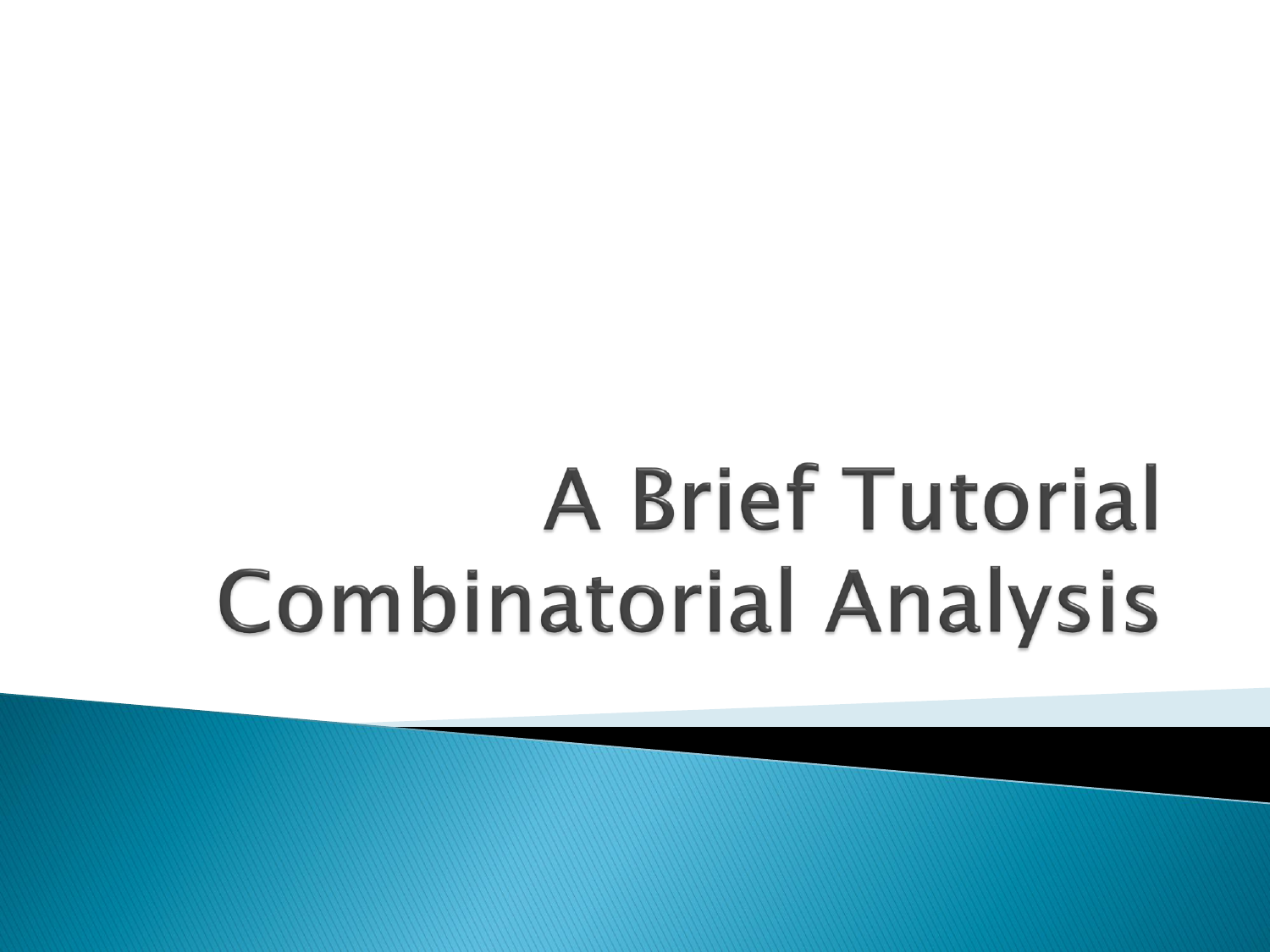# **What is Combinatorial Analysis?**

- ▶ To figure out the house edge of a game requires mathematical analysis.
- ▶ There are two methods of analysis combinatorial analysis (CA) and simulation.
- ▶ The preferred method is always (CA) and then double check using a simulation.
- Combinatorial analysis requires running a "cycle".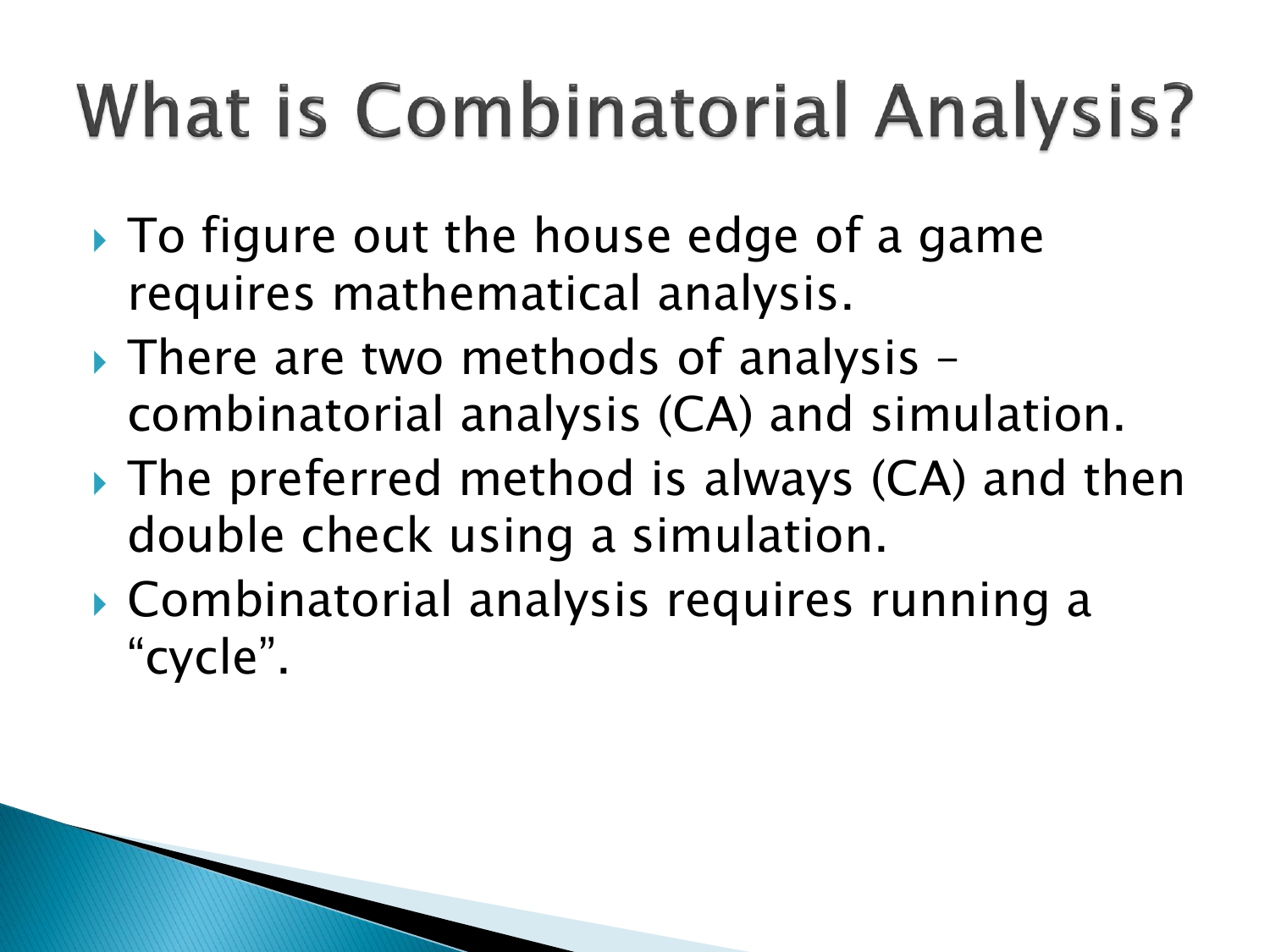## What is a Cycle?

- ▶ There is no such thing as an "infinite" game. Every game consists of finitely many ways it can play out.
- If The total number of ways the game can play out is called a cycle.
- To analyze a game requires accounting for every possible way the game can play out.
- **This can be a very large number.**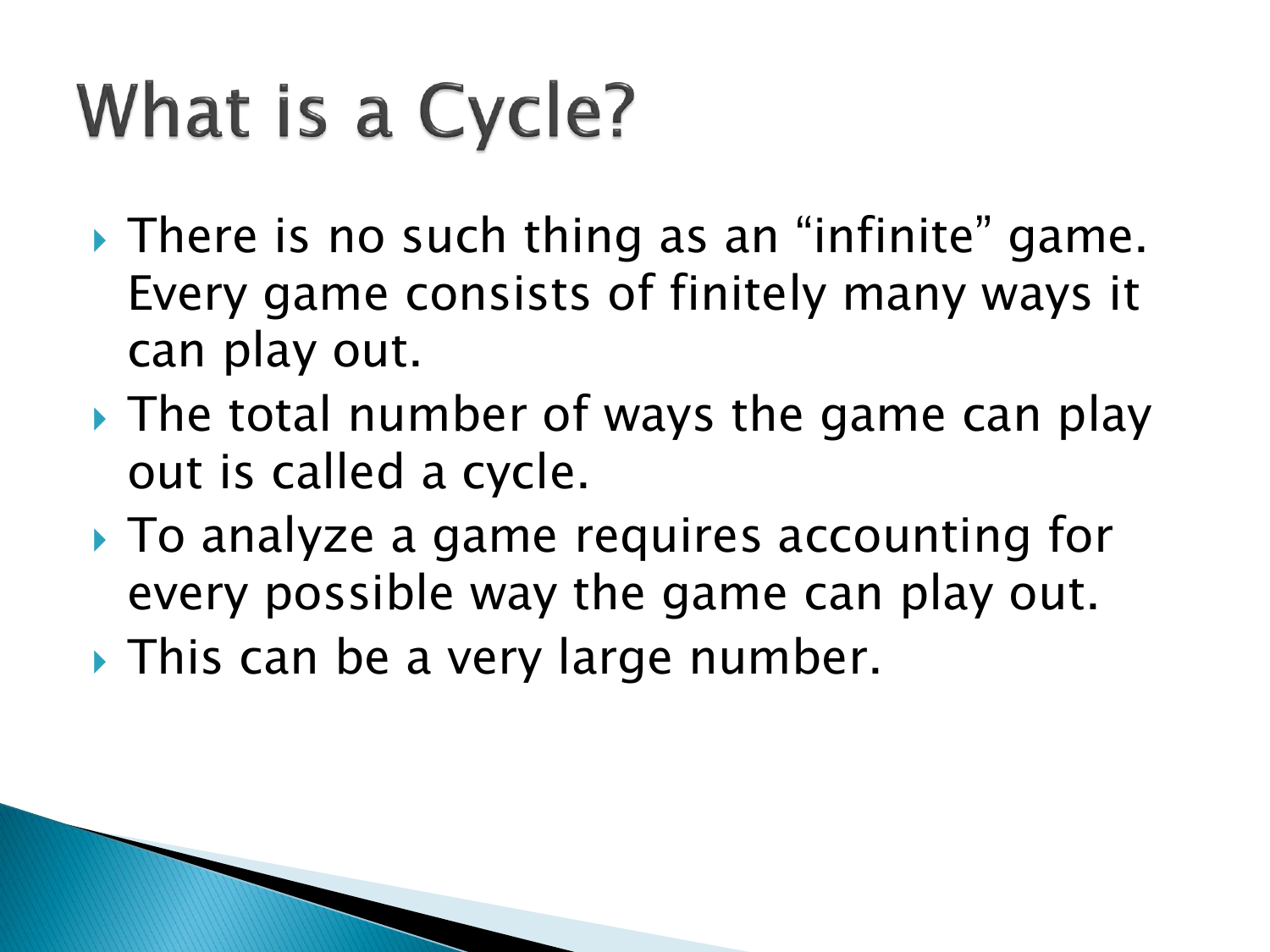## **Some Cycles**

| Game                    | <b>Cycle Length</b> |
|-------------------------|---------------------|
| Lucky Ladies (2 decks)  | 27588756            |
| <b>Three Card Poker</b> | 407170400           |
| Ultimate Texas Hold'em  | 27813810024000      |
| Baccarat (8 decks)      | 4998398275503360    |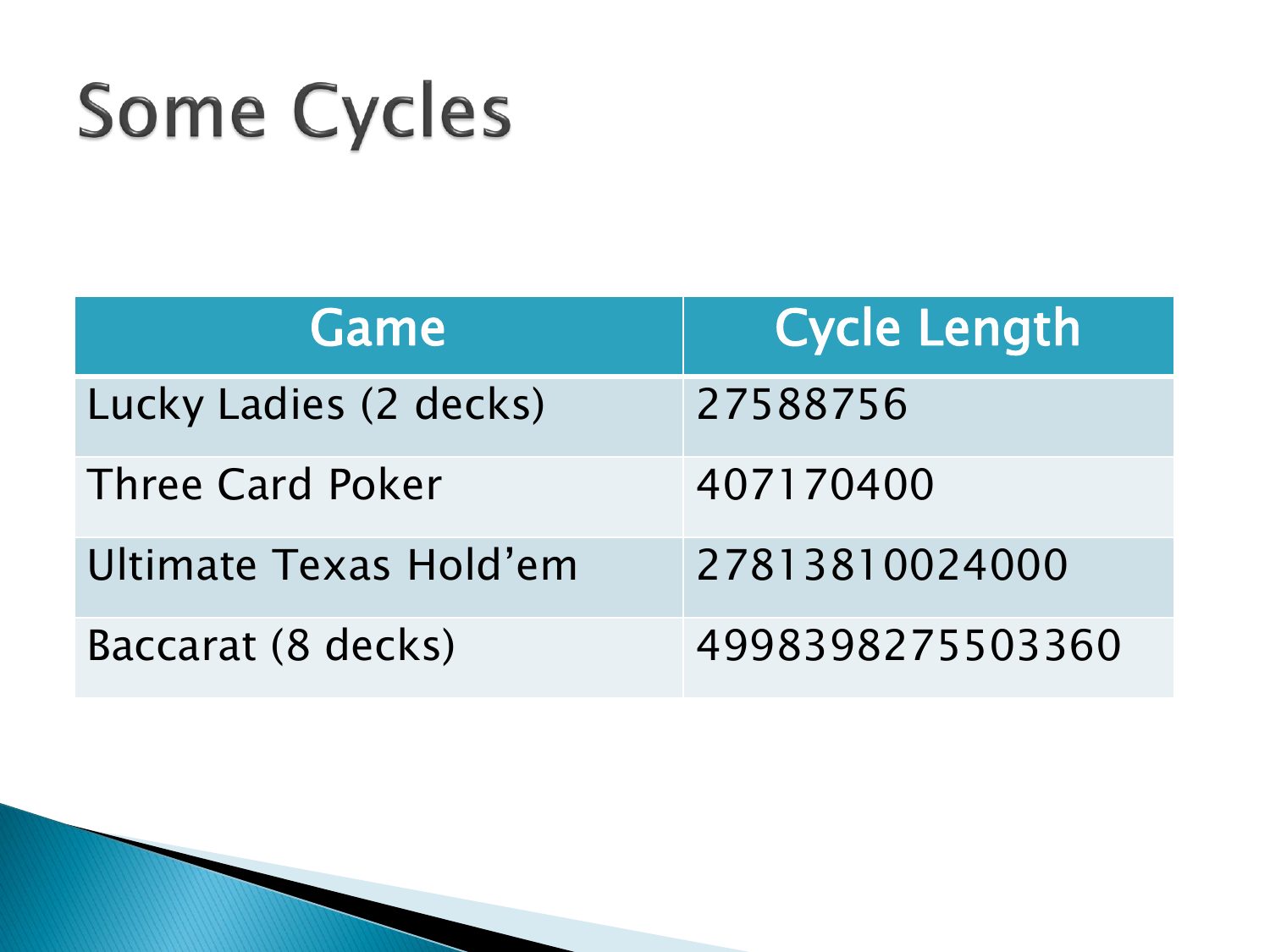### Example: **Bust it Blackjack Side Bet**

http://apheat.net/2013/03/11/card-counting-the-bust-it-blackjack-side-bet/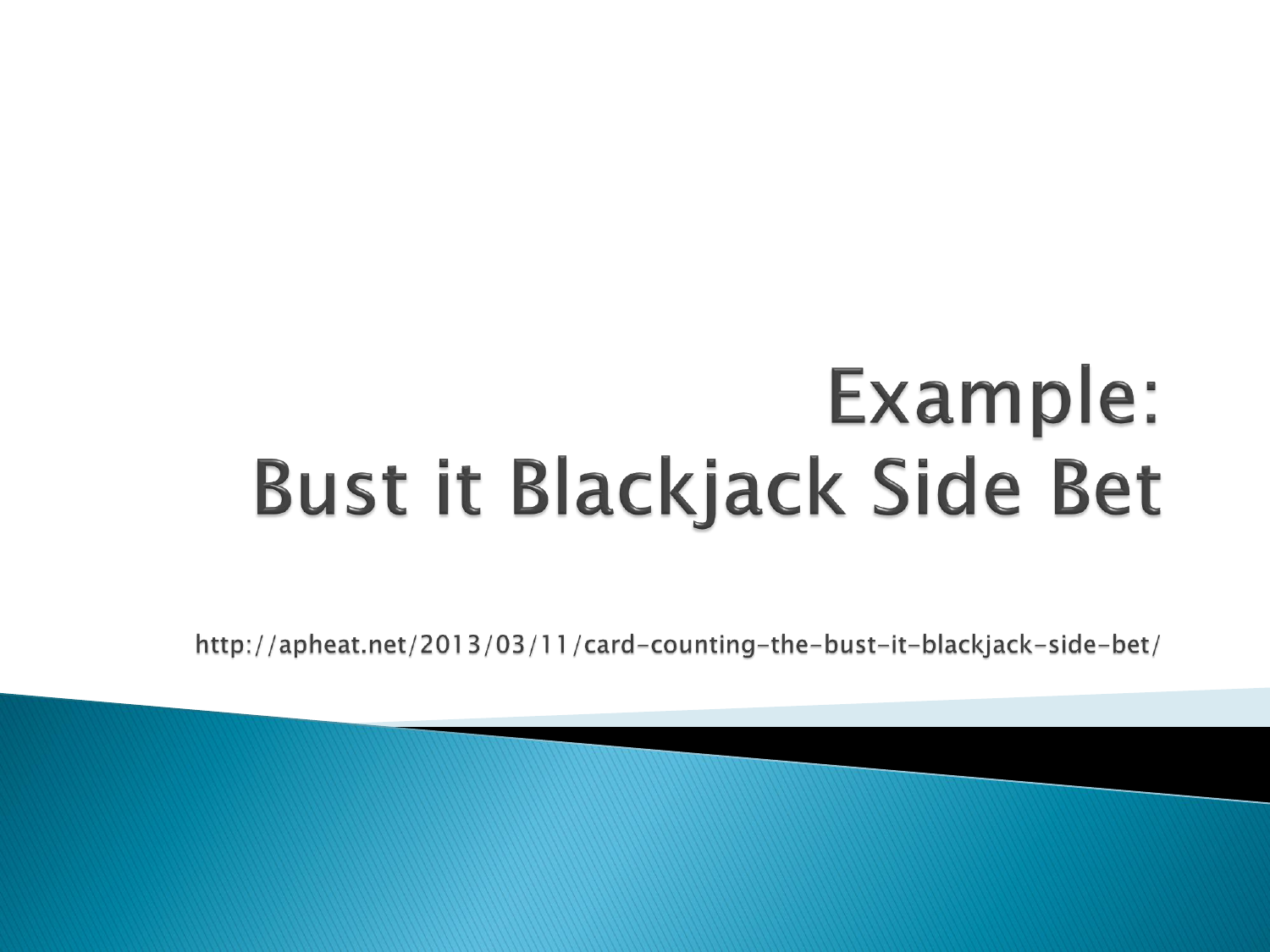### Example: "Bust It" BJ Side Bet

- Dealer busts with suited 8, 8, 8 pays 200-to-1.
- Dealer busts with colored 8, 8, 8 pays 50-to-1.
- Dealer busts with a six pays 15-to-1.
- Dealer busts with a seven pays 9-to-1.
- Dealer busts with an eight pays 7-to-1.
- Dealer busts with a nine pays 5-to-1.
- Dealer busts with a ten pays 3-to-1.
- Otherwise, the player loses the BI bet.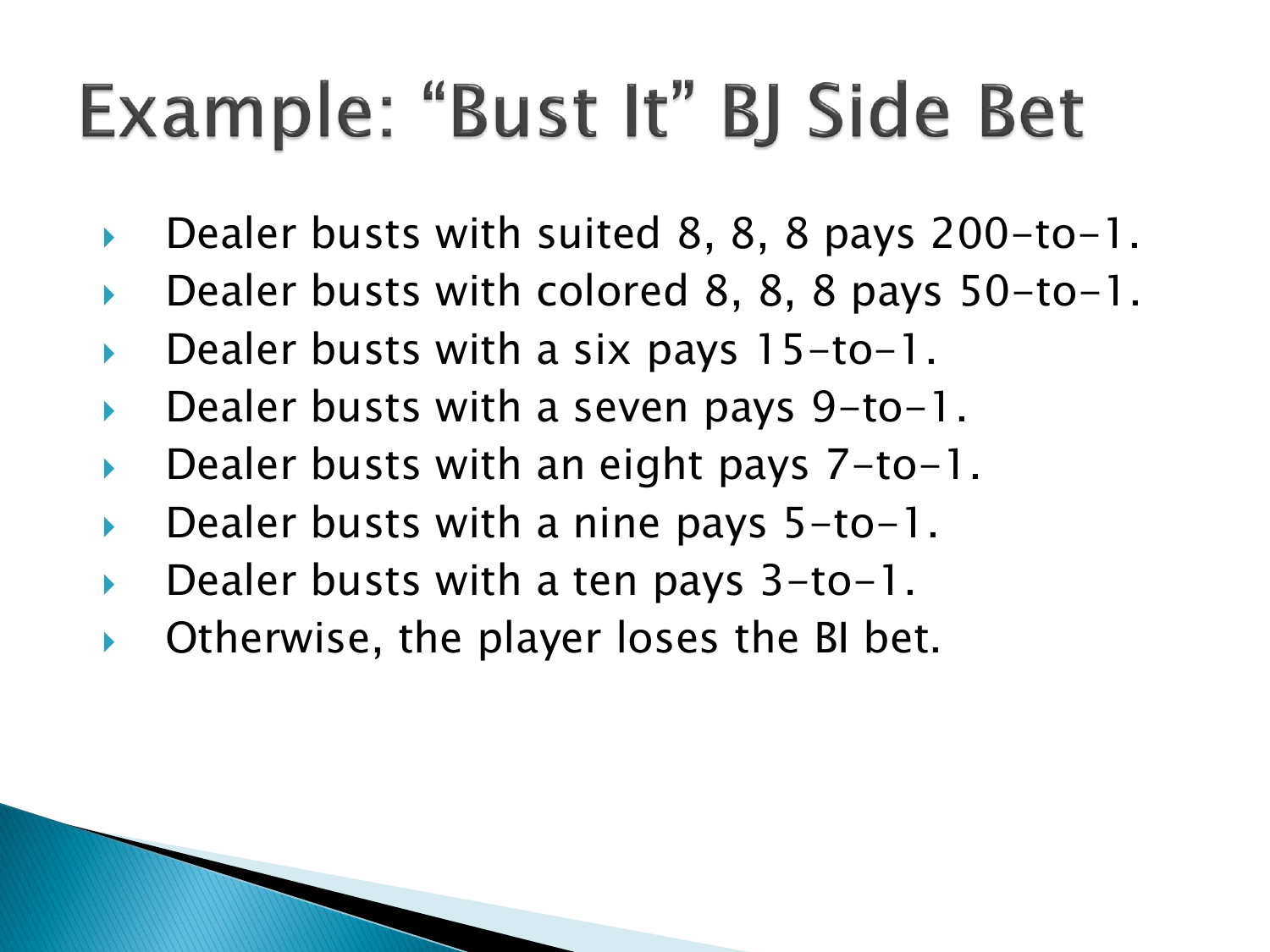# **Cycle for BI**

- ▶ BI is completely analyzed by considering the dealer's two cards and the dealer draw-card.
- In two decks, there are 5356 (104 choose 2) ways the dealer can be dealt two cards.
- **There are then 102 cards left for the dealer.**
- A cycle consists of 5356  $\times$  102 = 546312 different outcomes.
- ▶ The cycle length is 546312.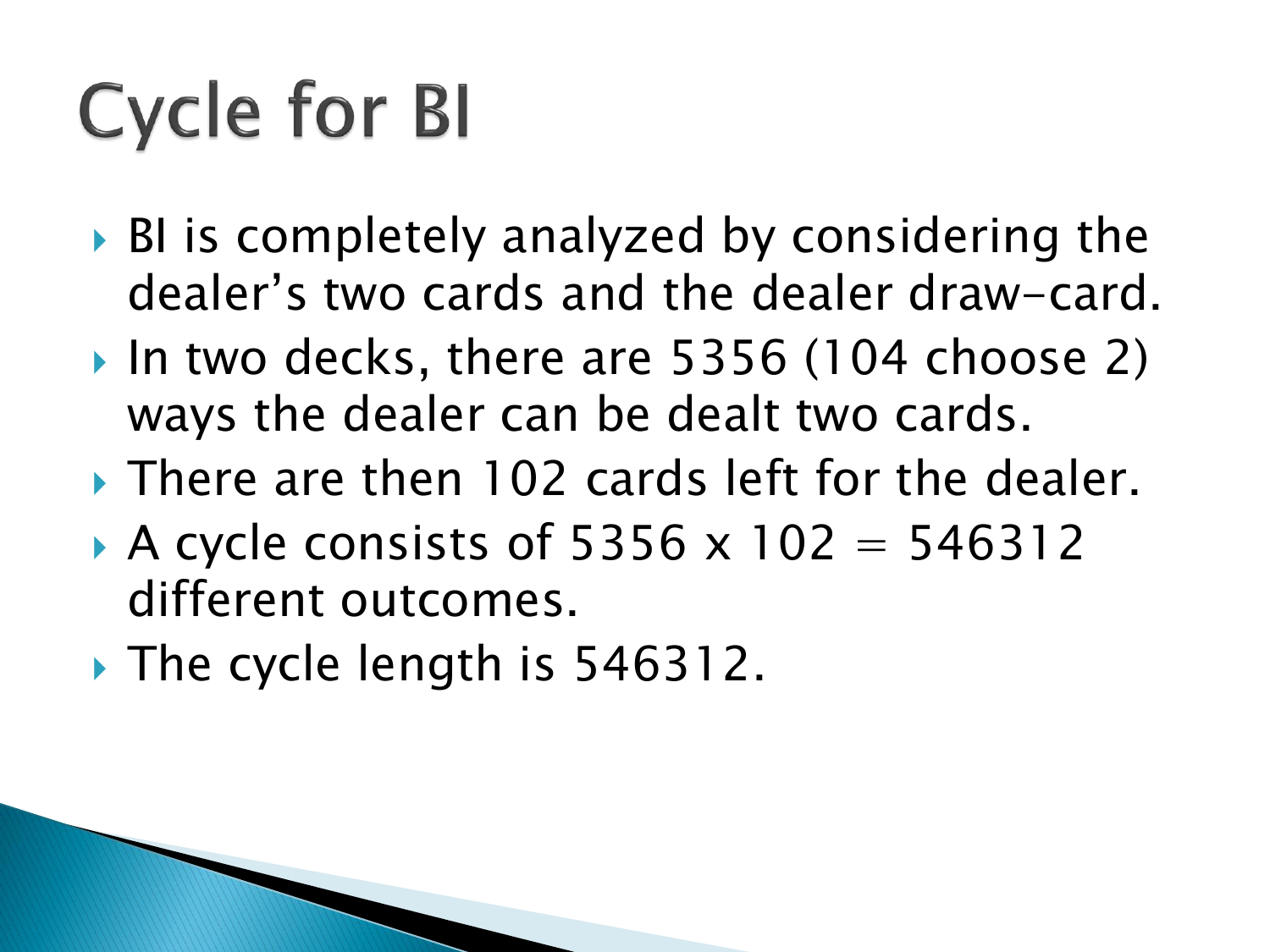| Event                  | N      | р       | EV   | p*EV       | VAR     |
|------------------------|--------|---------|------|------------|---------|
| 8,8,8 Suited           | 0      | 0.00000 | 200  | 0.00000    | 0.00000 |
| 8,8,8, Same color      | 24     | 0.00004 | 50   | 0.00220    | 0.11016 |
| <b>Bust with Six</b>   | 2528   | 0.00463 | 15   | 0.06941    | 1.05170 |
| Bust with Seven        | 5728   | 0.01048 | 9    | 0.09436    | 0.86362 |
| <b>Bust with Eight</b> | 8944   | 0.01637 |      | 0.11460    | 0.81965 |
| <b>Bust with Nine</b>  | 12480  | 0.02284 | 5    | 0.11422    | 0.58852 |
| Bust with Ten          | 64896  | 0.11879 | 3    | 0.35637    | 1.12372 |
| Lose                   | 451712 | 0.82684 | $-1$ | $-0.82684$ | 0.70643 |
| Total                  | 546312 | 1.00000 |      | $-0.07568$ | 5.26379 |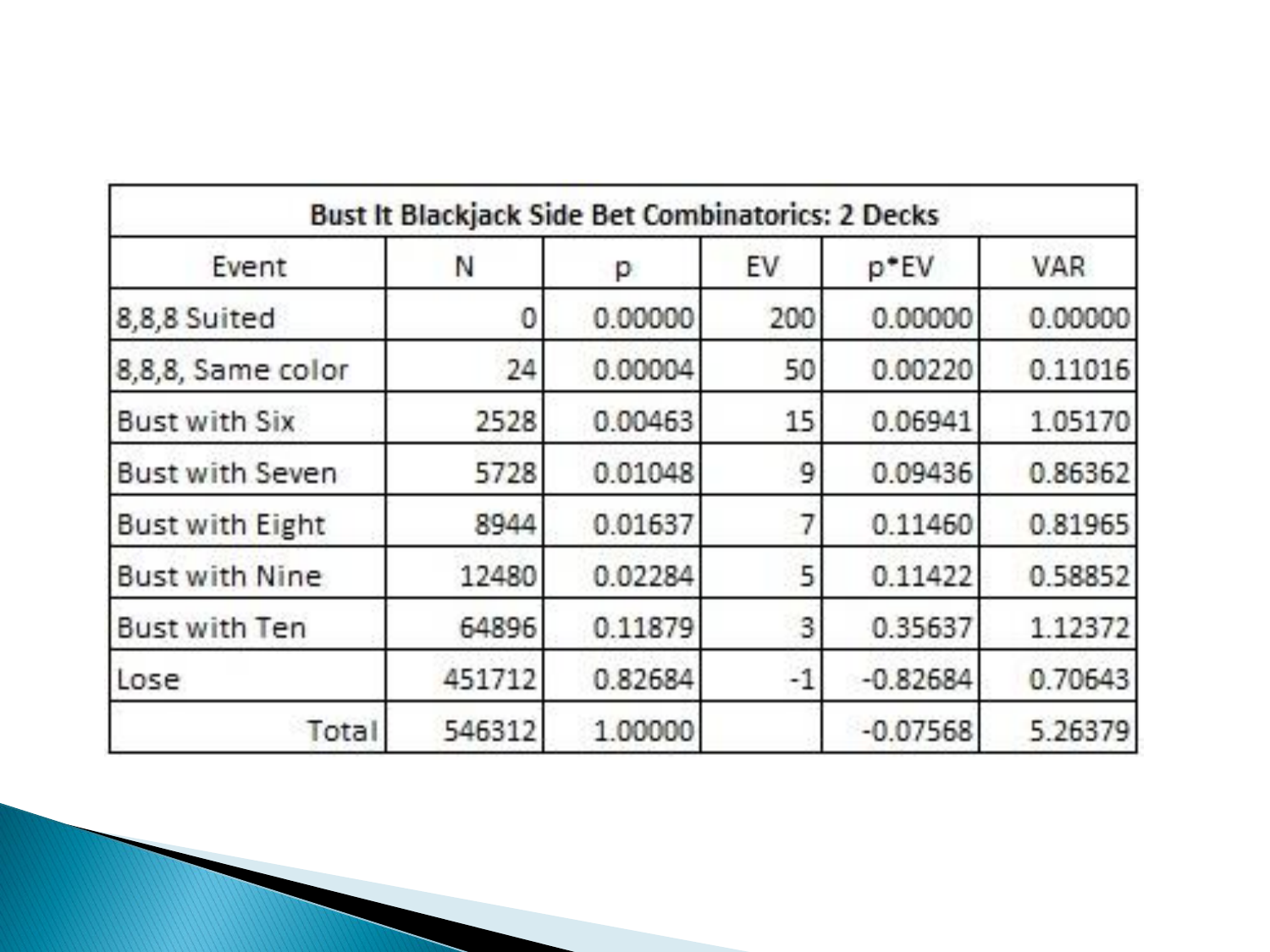### Event

- ▶ Each time the game is played, something happens.
- ▶ The "Events" list all of the different things that can happen each time the game is played.
- ▶ Every possibility has to be listed, including losing the game.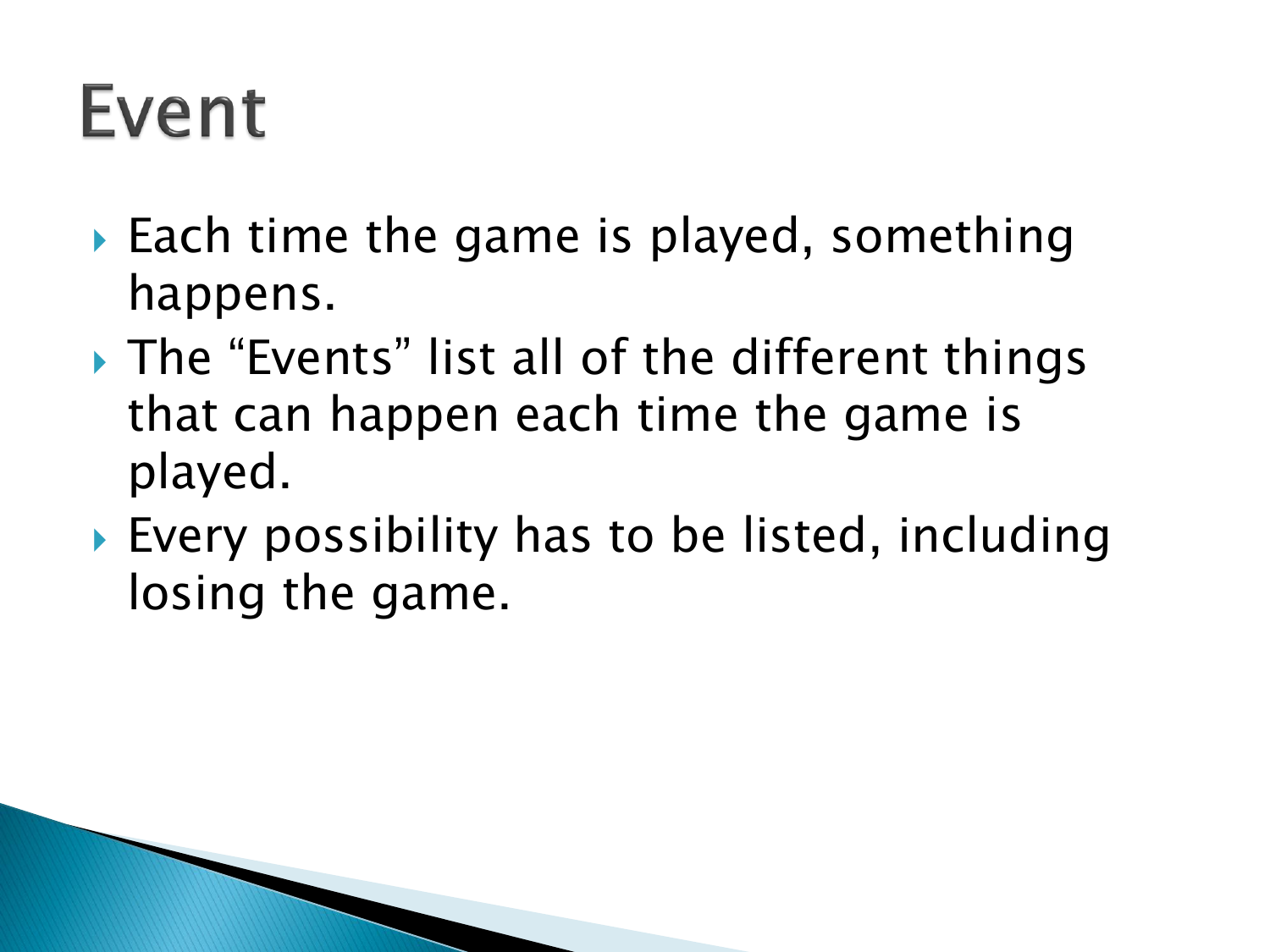| Event                  | N      | р       | EV   | p*EV       | VAR     |
|------------------------|--------|---------|------|------------|---------|
| 8,8,8 Suited           | 0      | 0.00000 | 200  | 0.00000    | 0.00000 |
| 8,8,8, Same color      | 24     | 0.00004 | 50   | 0.00220    | 0.11016 |
| <b>Bust with Six</b>   | 2528   | 0.00463 | 15   | 0.06941    | 1.05170 |
| Bust with Seven        | 5728   | 0.01048 | 9    | 0.09436    | 0.86362 |
| <b>Bust with Eight</b> | 8944   | 0.01637 |      | 0.11460    | 0.81965 |
| <b>Bust with Nine</b>  | 12480  | 0.02284 | 5    | 0.11422    | 0.58852 |
| Bust with Ten          | 64896  | 0.11879 | 3    | 0.35637    | 1.12372 |
| Lose                   | 451712 | 0.82684 | $-1$ | $-0.82684$ | 0.70643 |
| Total                  | 546312 | 1.00000 |      | $-0.07568$ | 5.26379 |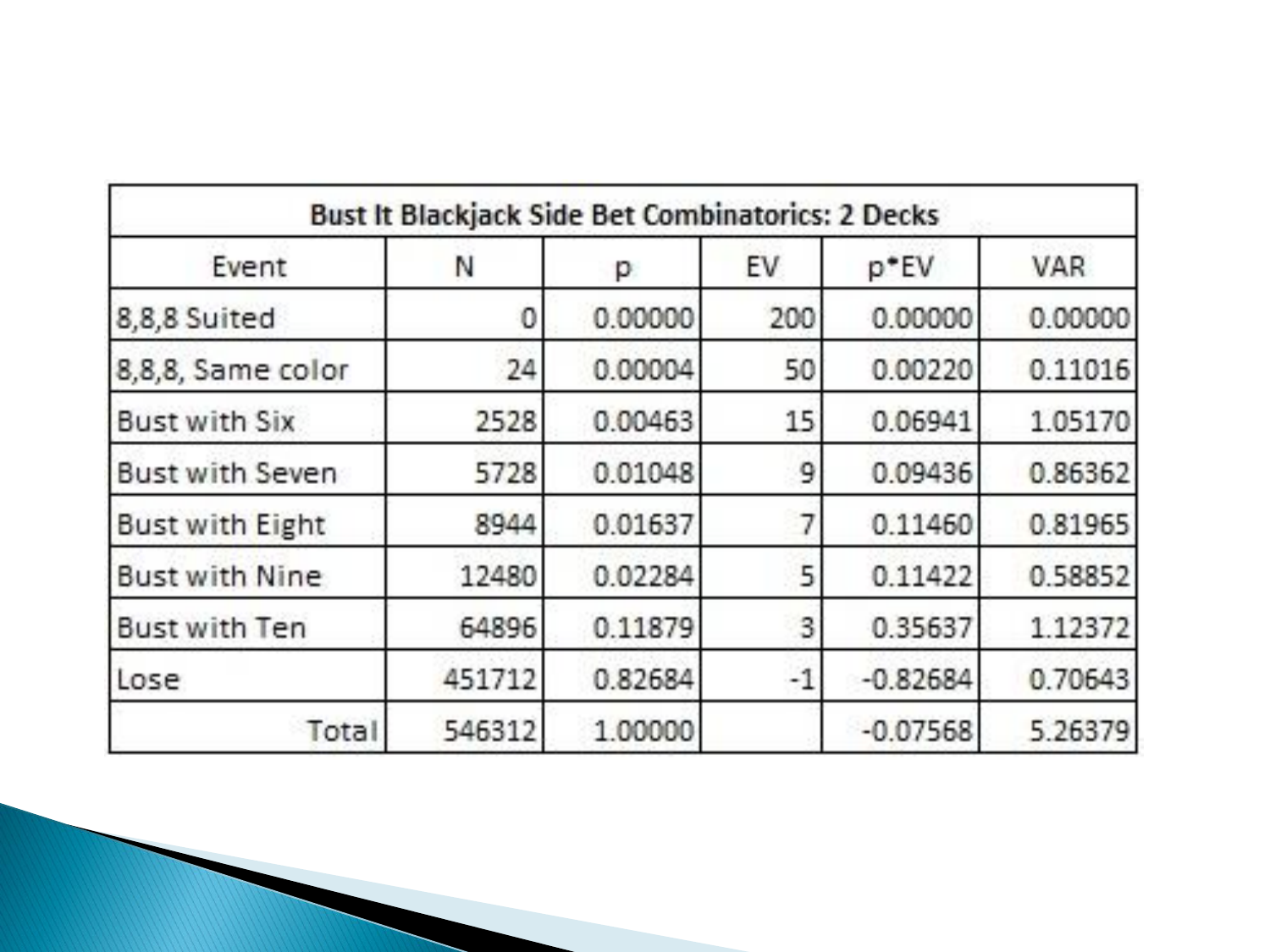- In one cycle, tally the number of ways each single event occurs.
- $\triangleright$  N gives the number of ways the specific event happens in one cycle.
- ▶ For example, the dealer busting with a nine occurs 12480 times in a cycle.
- ▶ The sum of all the values under N has to equal the cycle length.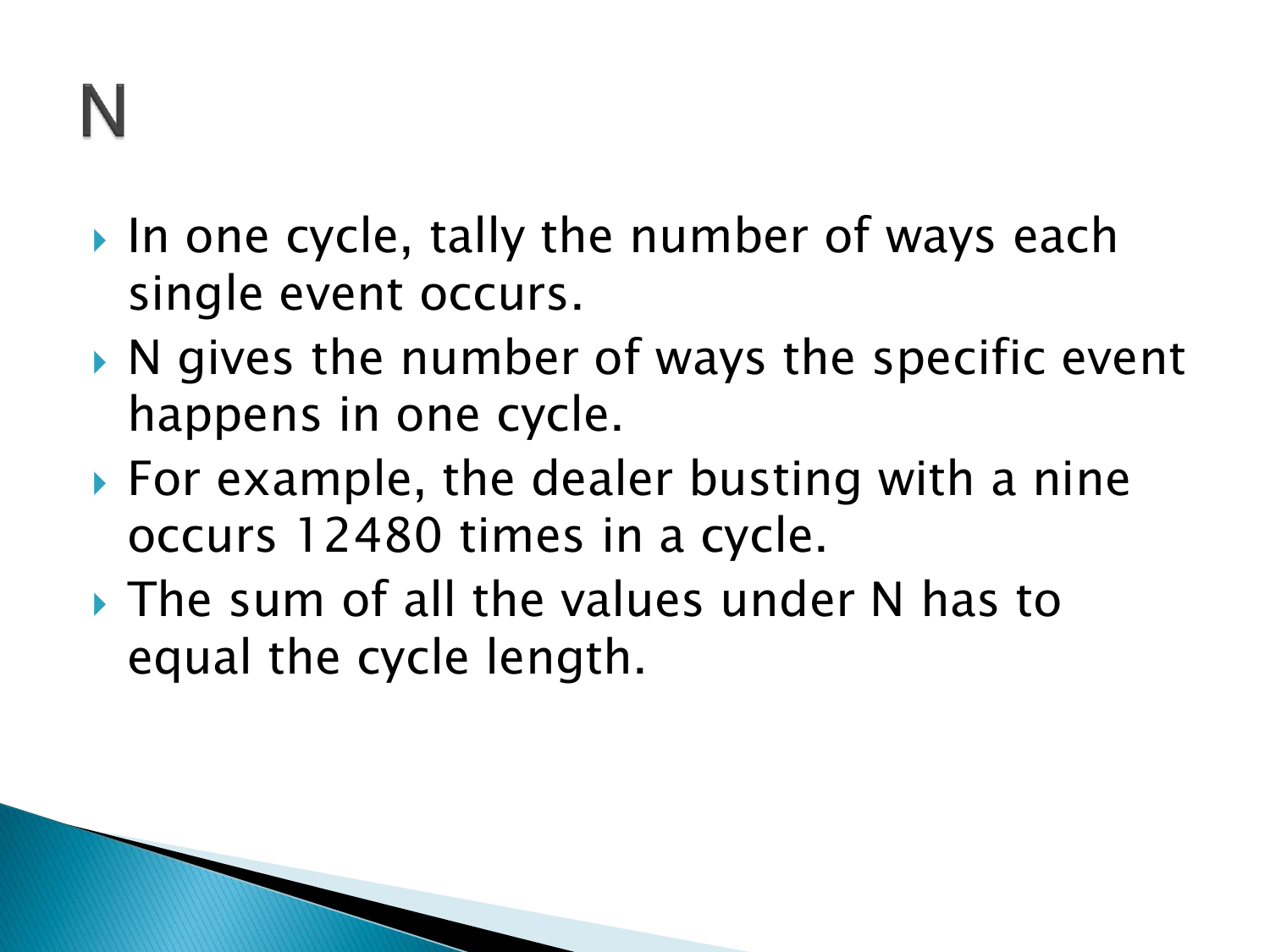| Event                  | N      | р       | EV   | p*EV       | VAR     |
|------------------------|--------|---------|------|------------|---------|
| 8,8,8 Suited           | 0      | 0.00000 | 200  | 0.00000    | 0.00000 |
| 8,8,8, Same color      | 24     | 0.00004 | 50   | 0.00220    | 0.11016 |
| <b>Bust with Six</b>   | 2528   | 0.00463 | 15   | 0.06941    | 1.05170 |
| Bust with Seven        | 5728   | 0.01048 | 9    | 0.09436    | 0.86362 |
| <b>Bust with Eight</b> | 8944   | 0.01637 |      | 0.11460    | 0.81965 |
| <b>Bust with Nine</b>  | 12480  | 0.02284 | 5    | 0.11422    | 0.58852 |
| Bust with Ten          | 64896  | 0.11879 | 3    | 0.35637    | 1.12372 |
| Lose                   | 451712 | 0.82684 | $-1$ | $-0.82684$ | 0.70643 |
| Total                  | 546312 | 1.00000 |      | $-0.07568$ | 5.26379 |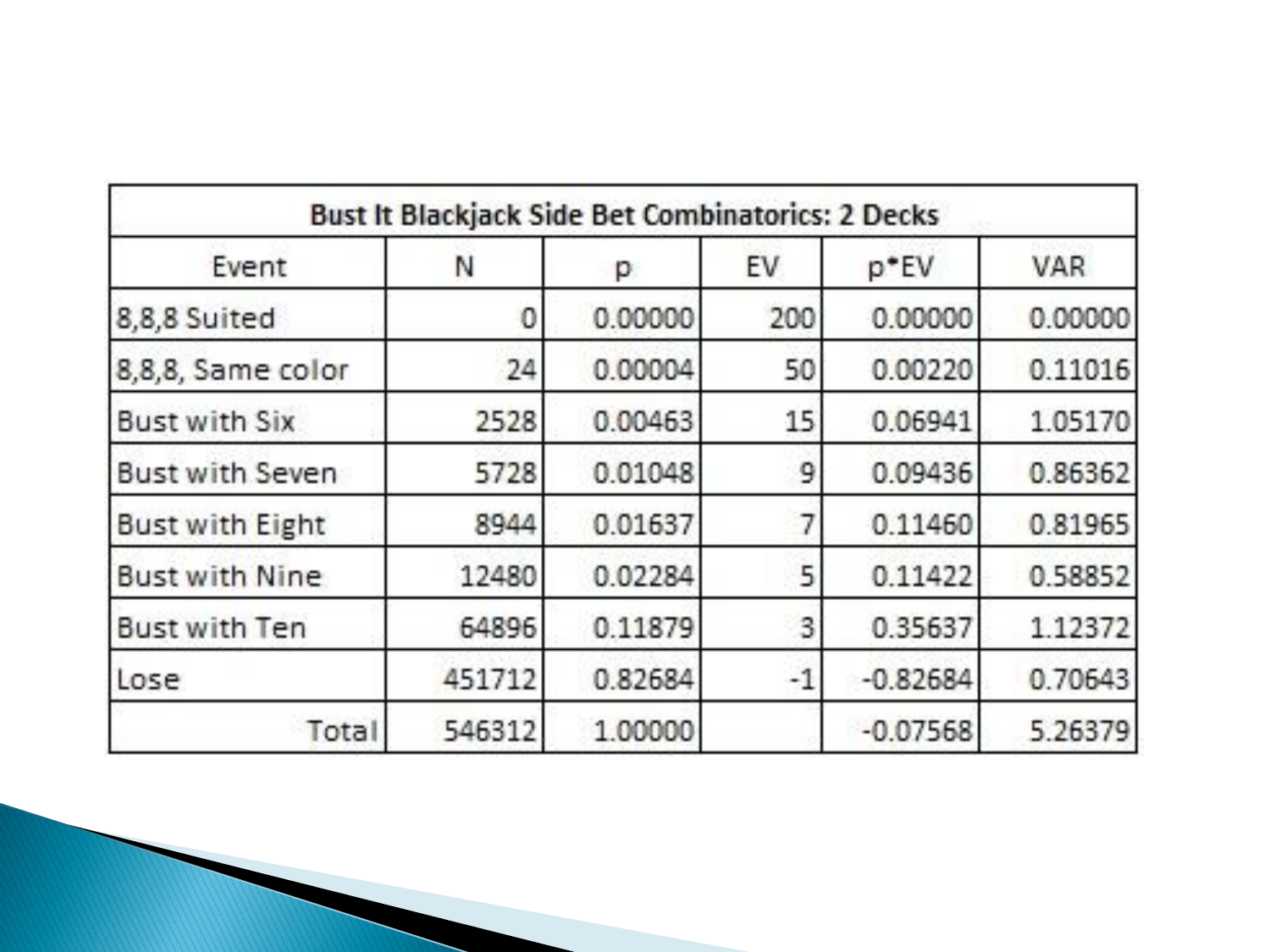# Probability (p)

- ▸ The probability of an event represents the chance that event occurs.
- ▶ We use the notation p(Event) or simply "p" if the even is understood.
- The definition of p(Event) is:

 $p(Event) = # of outcomes in event)/(Cycle length)$ 

 $\triangleright$  The probability of busting with a nine is:

 $p(blust with 9) = 12480/546312 = 0.02284$ 

▶ The sum of the probabilities must be 1.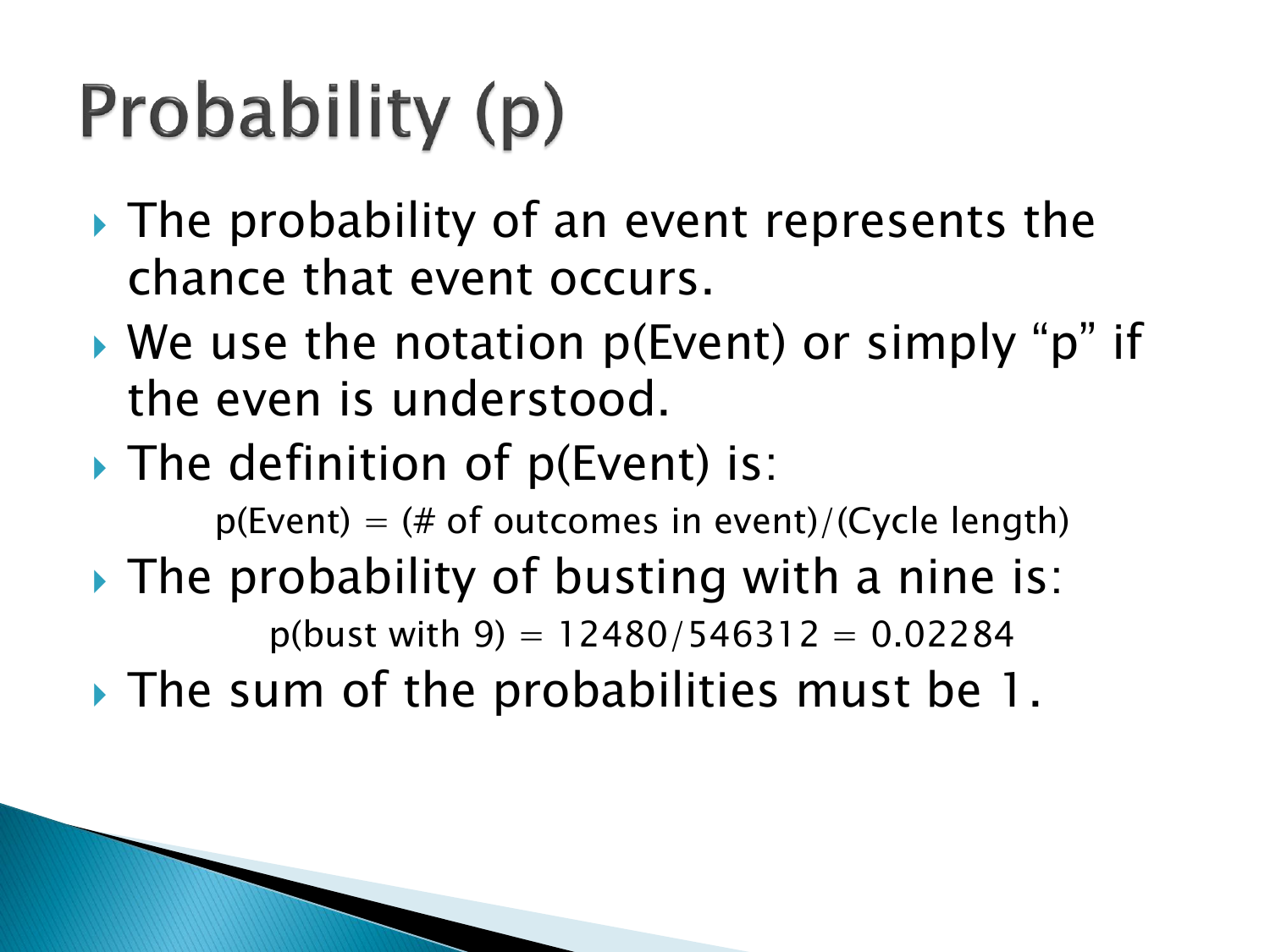| Event                  | N      | р       | EV   | p*EV       | VAR     |
|------------------------|--------|---------|------|------------|---------|
| 8,8,8 Suited           | 0      | 0.00000 | 200  | 0.00000    | 0.00000 |
| 8,8,8, Same color      | 24     | 0.00004 | 50   | 0.00220    | 0.11016 |
| <b>Bust with Six</b>   | 2528   | 0.00463 | 15   | 0.06941    | 1.05170 |
| Bust with Seven        | 5728   | 0.01048 | 9    | 0.09436    | 0.86362 |
| <b>Bust with Eight</b> | 8944   | 0.01637 |      | 0.11460    | 0.81965 |
| <b>Bust with Nine</b>  | 12480  | 0.02284 | 5    | 0.11422    | 0.58852 |
| Bust with Ten          | 64896  | 0.11879 | 3    | 0.35637    | 1.12372 |
| Lose                   | 451712 | 0.82684 | $-1$ | $-0.82684$ | 0.70643 |
| Total                  | 546312 | 1.00000 |      | $-0.07568$ | 5.26379 |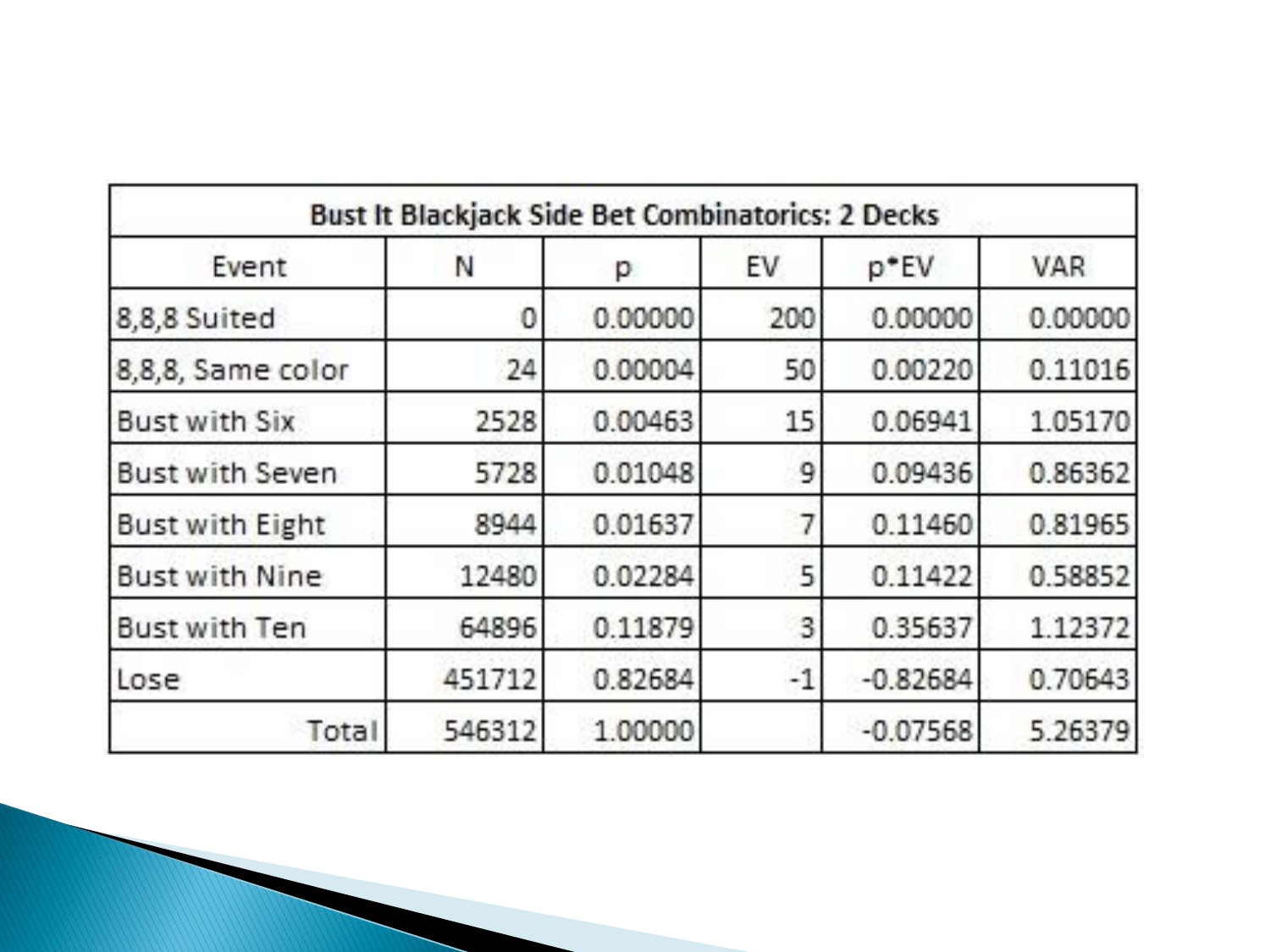## **Expected Value: (EV)**

- ▶ For each event that occurs, the EV is simply the amount that event pays.
- It is common to use "Pays" rather than "EV" for this column.
- For example, the EV of busting with a nine is 5. This means that the player wins 5 units.
- $\triangleright$  Note that the EV for losing BI is  $-1$ .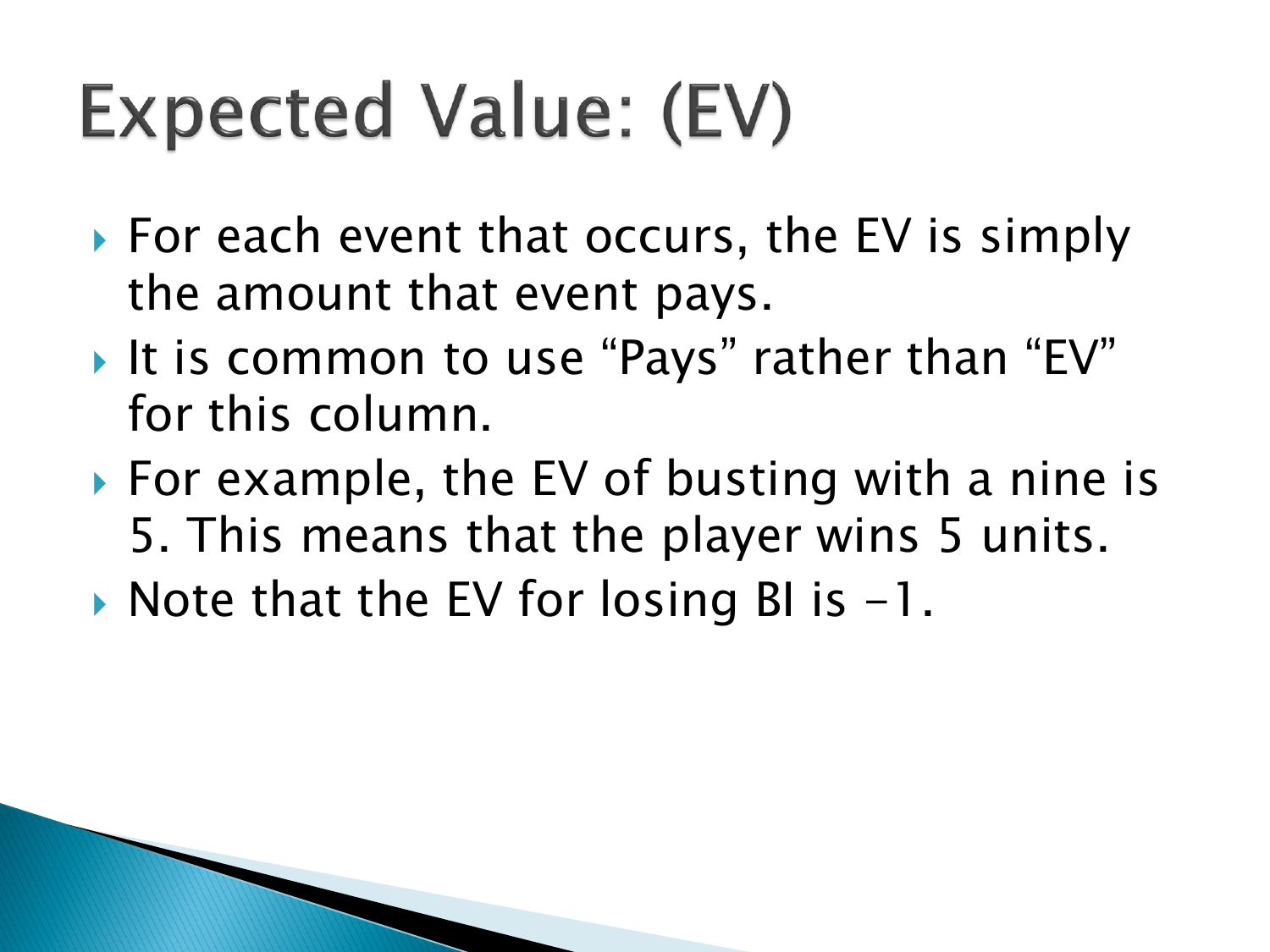| Event                  | N      | р       | EV   | p*EV       | VAR     |
|------------------------|--------|---------|------|------------|---------|
| 8,8,8 Suited           | 0      | 0.00000 | 200  | 0.00000    | 0.00000 |
| 8,8,8, Same color      | 24     | 0.00004 | 50   | 0.00220    | 0.11016 |
| <b>Bust with Six</b>   | 2528   | 0.00463 | 15   | 0.06941    | 1.05170 |
| Bust with Seven        | 5728   | 0.01048 | 9    | 0.09436    | 0.86362 |
| <b>Bust with Eight</b> | 8944   | 0.01637 |      | 0.11460    | 0.81965 |
| <b>Bust with Nine</b>  | 12480  | 0.02284 | 5    | 0.11422    | 0.58852 |
| Bust with Ten          | 64896  | 0.11879 | 3    | 0.35637    | 1.12372 |
| Lose                   | 451712 | 0.82684 | $-1$ | $-0.82684$ | 0.70643 |
| Total                  | 546312 | 1.00000 |      | $-0.07568$ | 5.26379 |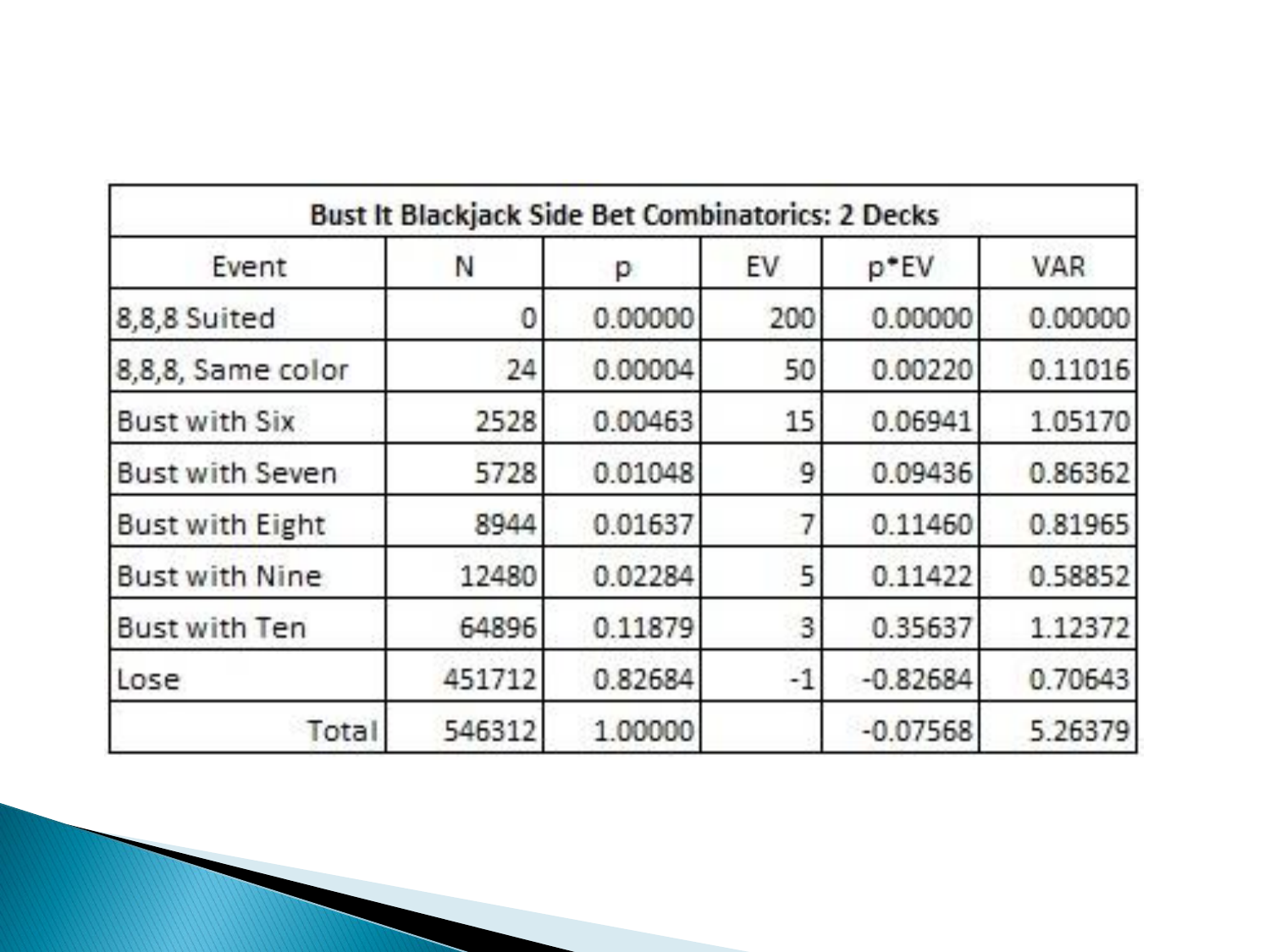### P\*EV

- $\rightarrow$  The entries in this column are simply the product of the "p" and "EV" values immediately to the left.
- ▶ These values must be computed to determine the overall house edge.
- $\rightarrow$  The sum of the p\*EV values is equal to the house edge, which is the number at the bottom of the "p\*EV" column.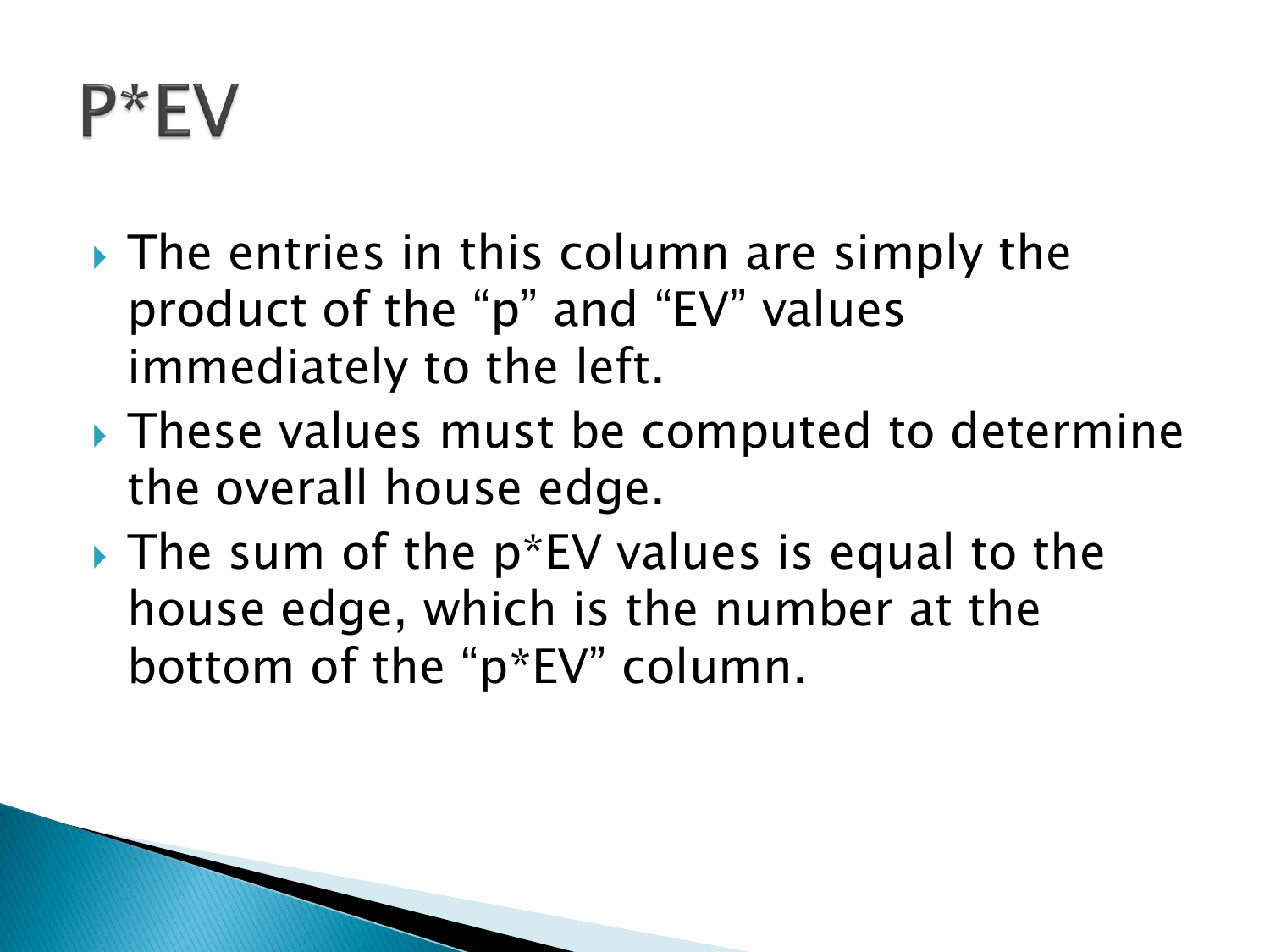| Event                  | N      | р       | EV   | p*EV       | VAR     |
|------------------------|--------|---------|------|------------|---------|
| 8,8,8 Suited           | 0      | 0.00000 | 200  | 0.00000    | 0.00000 |
| 8,8,8, Same color      | 24     | 0.00004 | 50   | 0.00220    | 0.11016 |
| <b>Bust with Six</b>   | 2528   | 0.00463 | 15   | 0.06941    | 1.05170 |
| Bust with Seven        | 5728   | 0.01048 | 9    | 0.09436    | 0.86362 |
| <b>Bust with Eight</b> | 8944   | 0.01637 |      | 0.11460    | 0.81965 |
| <b>Bust with Nine</b>  | 12480  | 0.02284 | 5    | 0.11422    | 0.58852 |
| Bust with Ten          | 64896  | 0.11879 | 3    | 0.35637    | 1.12372 |
| Lose                   | 451712 | 0.82684 | $-1$ | $-0.82684$ | 0.70643 |
| Total                  | 546312 | 1.00000 |      | $-0.07568$ | 5.26379 |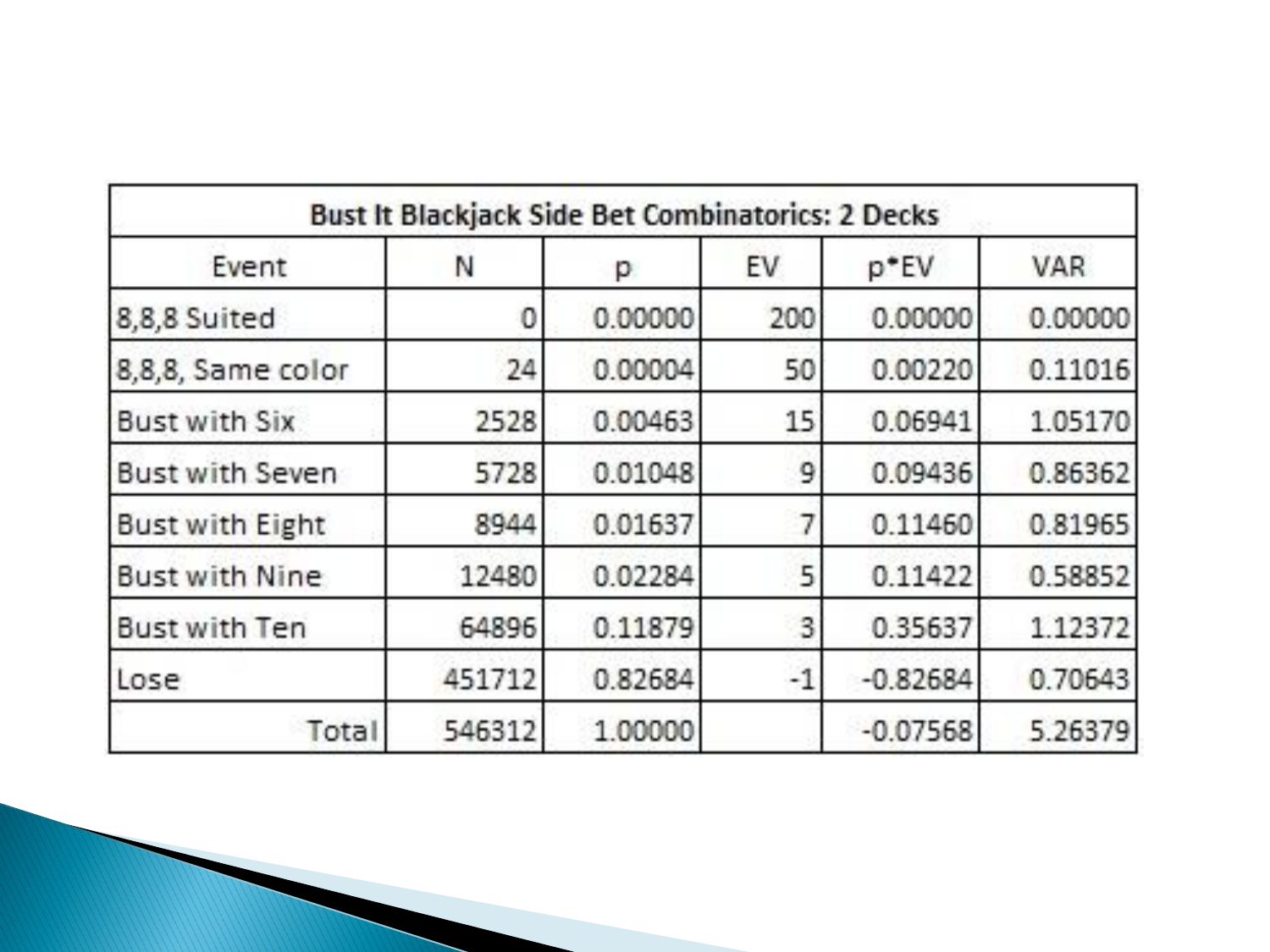## **House Edge**

- ▸ The house edge is the number at the bottom of the "p\*EV" column.
- ▶ This value is from the player's perspective, because the "EV" values are from the player's perspective.
- A negative value for the house edge means the house has the advantage over the player.
- The house edge for BI is 7.568%.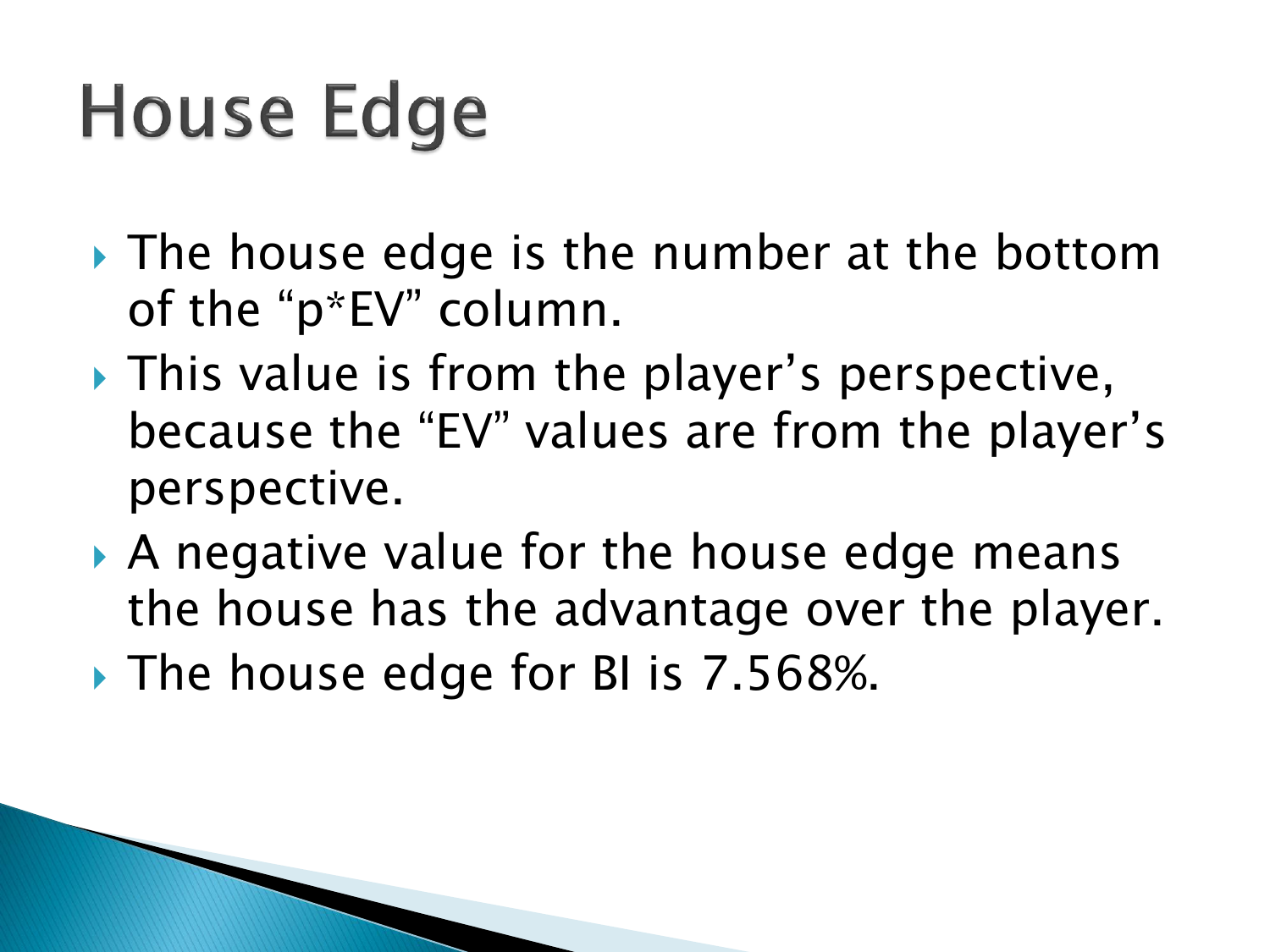| Event                  | N      | р       | EV   | p*EV       | VAR     |
|------------------------|--------|---------|------|------------|---------|
| 8,8,8 Suited           | 0      | 0.00000 | 200  | 0.00000    | 0.00000 |
| 8,8,8, Same color      | 24     | 0.00004 | 50   | 0.00220    | 0.11016 |
| <b>Bust with Six</b>   | 2528   | 0.00463 | 15   | 0.06941    | 1.05170 |
| Bust with Seven        | 5728   | 0.01048 | 9    | 0.09436    | 0.86362 |
| <b>Bust with Eight</b> | 8944   | 0.01637 |      | 0.11460    | 0.81965 |
| <b>Bust with Nine</b>  | 12480  | 0.02284 | 5    | 0.11422    | 0.58852 |
| Bust with Ten          | 64896  | 0.11879 | 3    | 0.35637    | 1.12372 |
| Lose                   | 451712 | 0.82684 | $-1$ | $-0.82684$ | 0.70643 |
| Total                  | 546312 | 1.00000 |      | $-0.07568$ | 5.26379 |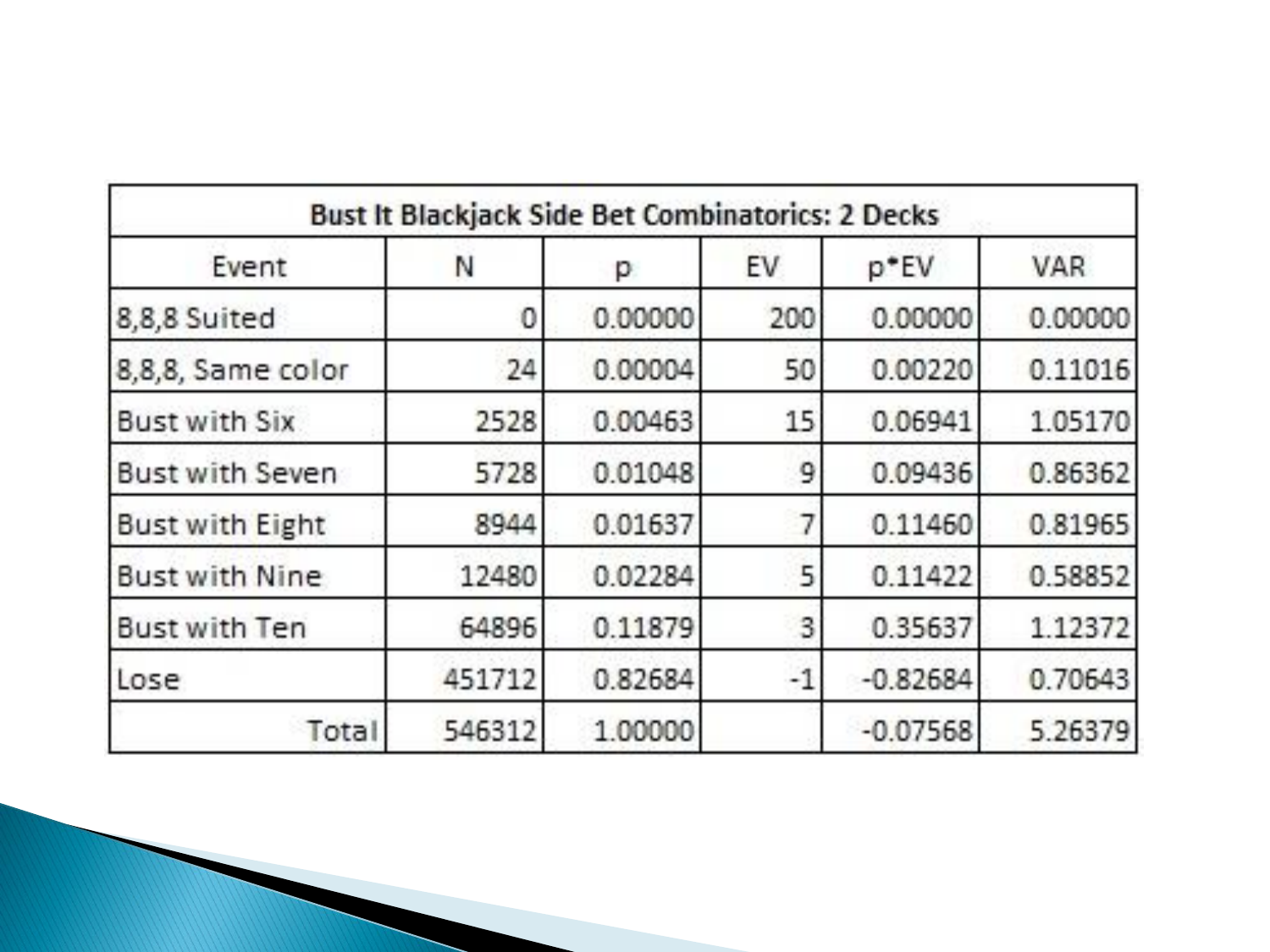### **VAR**

- ▶ The final column "VAR" represents the variance for each outcome of the game.
- The value at the bottom of VAR is the sum of the values in the VAR column. It represents the overall variance of the game.
- ▶ VAR is used to compute the standard deviation (SD).  $SD = sqrt(VAR)$ .
- ▶ VAR and SD are not part of the CA.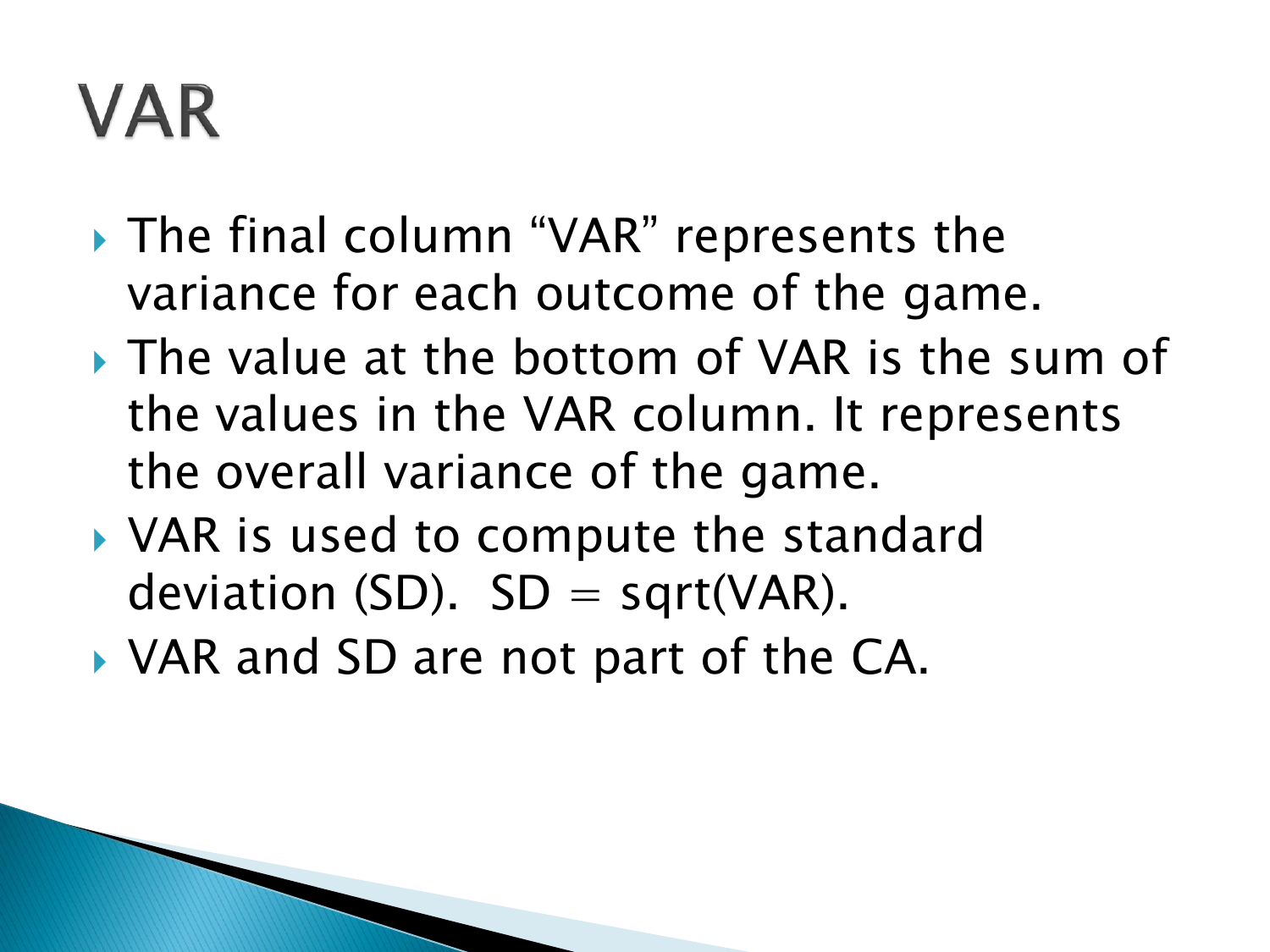| <b>EVENT</b> |                  | р       | EV | p*EV       | VAR     |
|--------------|------------------|---------|----|------------|---------|
| Гiе          | 475627426473216  | 0.09516 | 8  | 0.76125    | 6.16396 |
| NonTie       | 4522770849030140 | 0.90484 |    | $-0.90484$ | 0.81931 |
| Total        | 4998398275503360 | 1.00000 |    | $-0.14360$ | 6.98326 |

| <b>EVENT</b> | Ν                | р       | EV | p*EV       | VAR     |
|--------------|------------------|---------|----|------------|---------|
| Tie          | 475627426473216  | 0.09516 | 9  | 0.85640    | 7.79083 |
| NonTie       | 4522770849030140 | 0.90484 |    | $-0.90484$ | 0.81931 |
| otal         | 4998398275503360 | 1.00000 |    | $-0.04844$ | 8.61013 |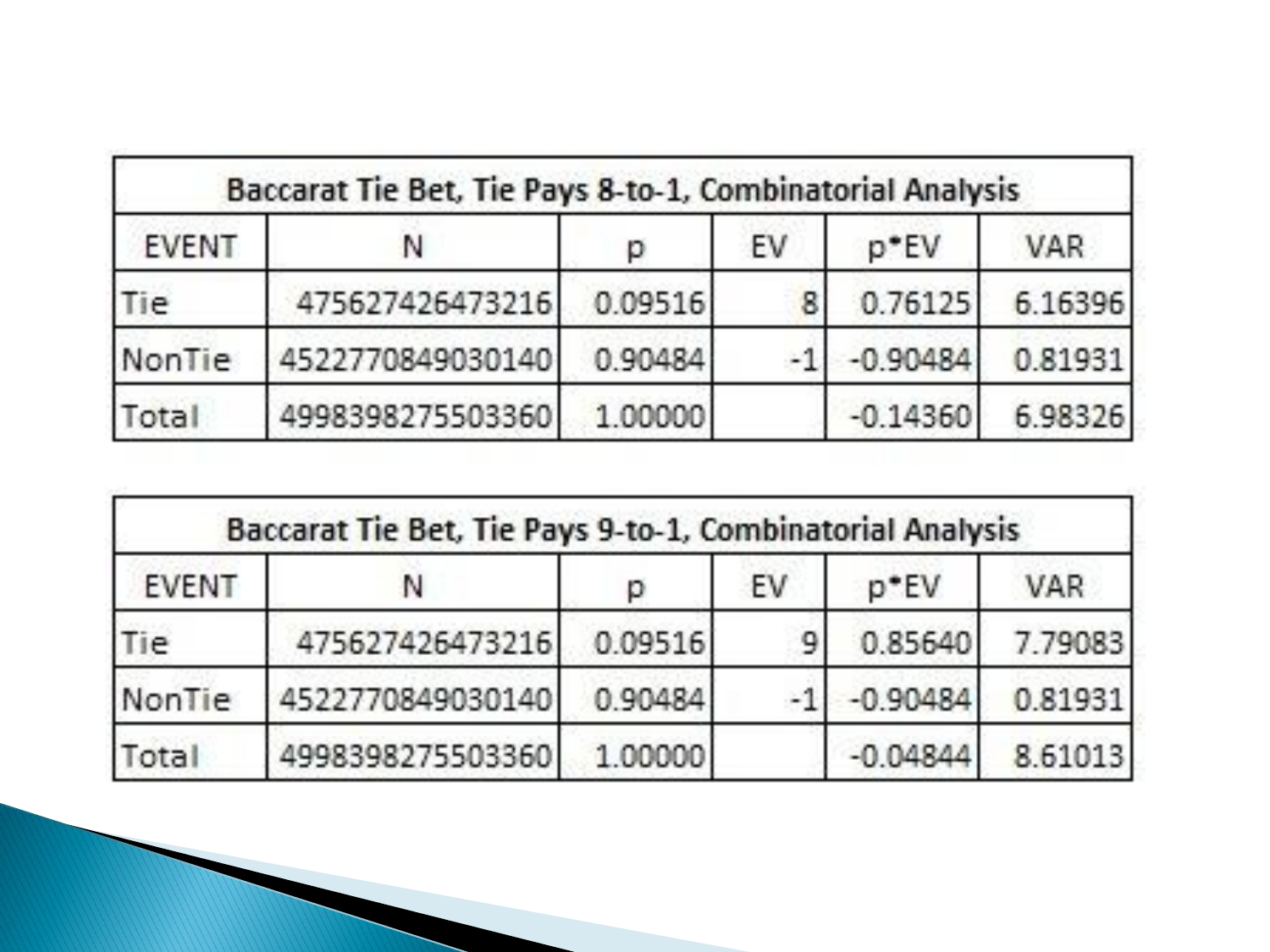| Win  | Ν         | Out          | р        | p*Win       | VAR      |
|------|-----------|--------------|----------|-------------|----------|
| $-2$ | 138570276 | $-277140552$ | 0.340325 | $-0.680650$ | 1.409125 |
| $-1$ | 47601384  | $-47601384$  | 0.116908 | $-0.116908$ | 0.125193 |
| 0    | 229912    |              | 0.000565 | 0.000000    | 0.000001 |
|      | 119271408 | 119271408    | 0.292928 | 0.292928    | 0.272878 |
| 2    | 90682848  | 181365696    | 0.222715 | 0.445429    | 0.860102 |
| 3    | 8976452   | 26929356     | 0.022046 | 0.066138    | 0.193833 |
| 4    |           |              | 0.000000 | 0.000000    | 0.000000 |
| 5    | 289104    | 1445520      | 0.000710 | 0.003550    | 0.017504 |
| 6    | 931972    | 5591832      | 0.002289 | 0.013733    | 0.081447 |
|      | 617044    | 4319308      | 0.001515 | 0.010608    | 0.073520 |
|      | 407170400 | 14181184     | 1.000000 | 0.034829    | 3.033603 |